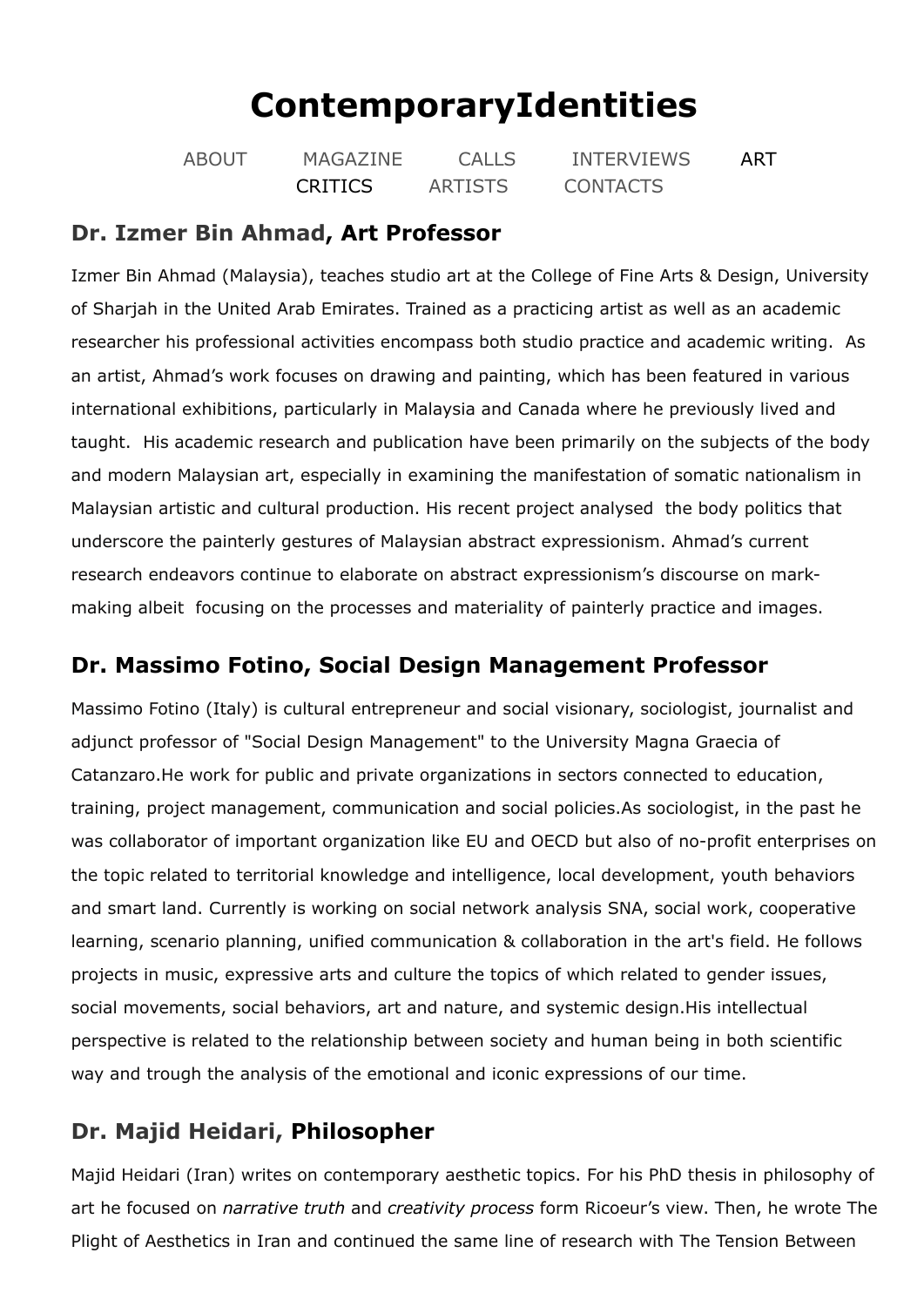Aesthetics. Right now, he is focused on the role of visual metaphors in aesthetics theory with papers like Visual Metaphoric Expressions of Resistance and Escape Under Oppression. He is the Head of Visual Communication Department in Ferdows Institute of Higher Education, Mashhad, Iran. And he had several start up activities like, www.artingroom.com, Tuesdays-Dialogues, and wrote a short story collections called *"The Infrastructure of the City".*

#### **Dr. Sanna [Lehtinen,](https://www.instagram.com/sannatlehtinen/) Philosopher**

Sanna Lehtinen (Finland) is a Helsinki-based philosopher specializing in environmental and urban aesthetics and art. Her research interests lie at the intersection of the urban lifeform, ecology and technology. She works as a postdoctoral researcher (PhD 2015) at the Helsinki Institute of Sustainability Science HELSUS at the University of Helsinki and teaches aesthetics and environmental aesthetics at Aalto University. She is currently the President of the Finnish Society for Aesthetics.

## **Dr. Nadia Mehdi Alhasani, [Professor](http://www.sharjah.ac.ae/en/academics/Colleges/fa/Pages/default.aspx)**

Nadia M. Alhasani (Iraq), is Professor and Dean of the College of Fine Arts & Design at the University of Sharjah – UAE. She completed her bachelor degree in Architecture from the University of Baghdad, and graduate degrees from MIT and the University of Pennsylvania. Appointed as a member of the Task Force on the Teaching of Science in the Muslim World, Kuala Lumpur, Malaysia (2014-2015) and, most recently, to the Academy of Engineering and Technology of the Developing World (AETDEW) under the auspice of the UNESCO (2016-2018). Lectures and publishes on higher education in the MENA region, women in science and technology, and the role of Arts in STEM.

# **Dr. [Emelia](https://malaya.academia.edu/EmeliaOng) Ong, Art Historian**

Emelia Ong (Malaysia) currently teaches art history at the University Malaya, Kuala Lumpur. She received her BFA in Graphic Design from the University of Bridgeport in Connecticut, USA, and went on to earn her MA in Visual Arts at the University of Malaya. She completed her PhD at Universiti Sains Malaysia, Penang, with a thesis on the construction of identities through art practice during the independence period of Malaysia. Her research interests include modern and contemporary Malaysian and Southeast Asian art, and its intersections with culture, identity, tradition and nationalism. She is currently working on a coffee table book on contemporary Malaysian artists that presents the diversity of art practice in Malaysia, encompassing behindthe-scenes glimpses of the artist's personal histories, art process, techniques, tools, learning processes and the spaces that shape them.

# **Dr. Johan Othman, Art Professor**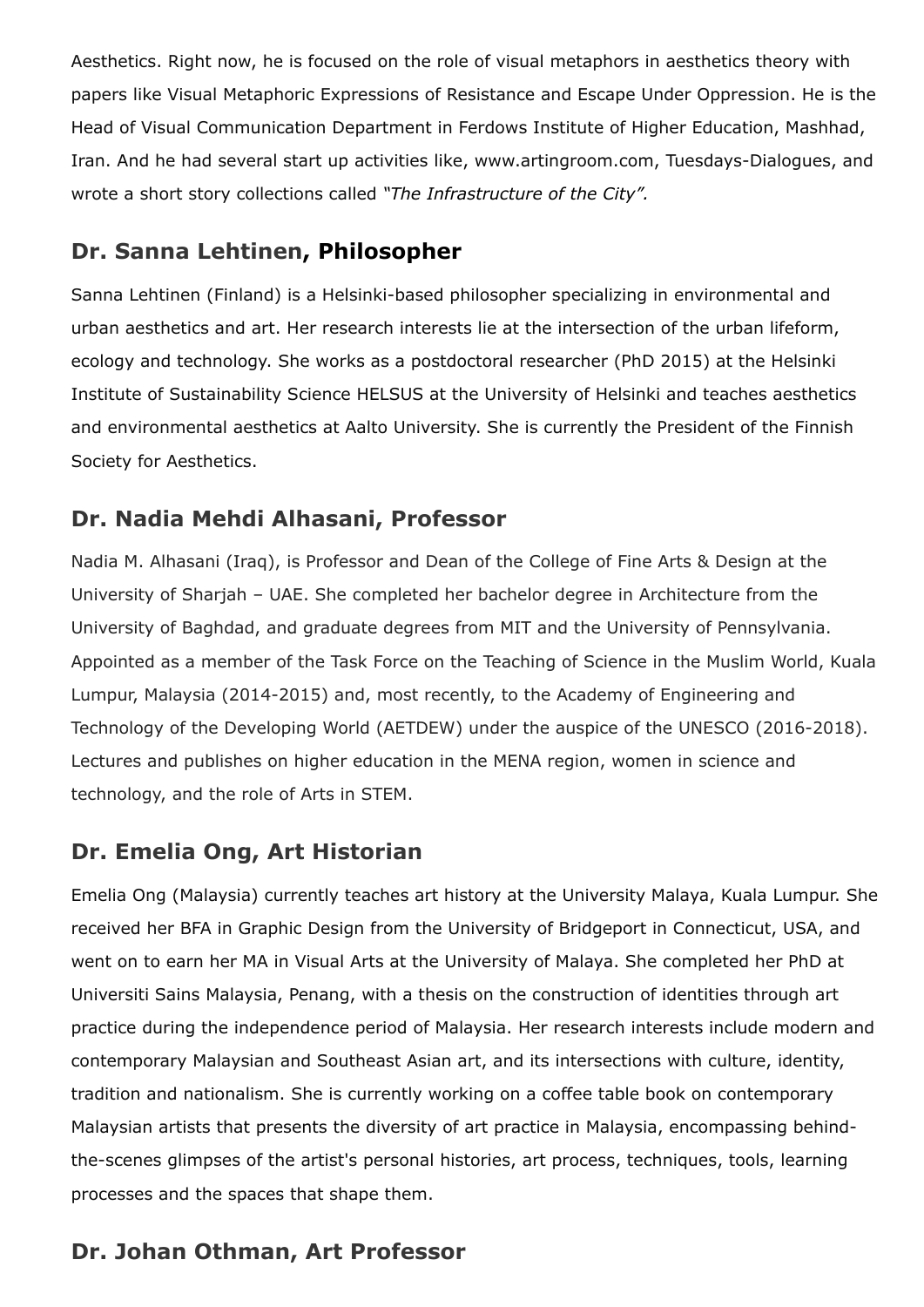Johan Othman (Malaysia), pursued his undergraduate education at Oberlin Conservatory of Music graduating in 1997 with a major in music composition and in 1999 he graduated from Yale University with a Masters of Music in composition. In 2015 he obtained his PhD in Art History and Theory from Universiti Sains Malaysia. His past scholarly research and papers which range from music and cultural studies, sound/image constitution in film, and gender/image signification, includes: "Inscribing the Rohingya By Way Of Writing And Reading Its Particular/Universal Movement" (2018), "Images and Historiography As Paradox of Marking and Sustaining the Voice of the Subaltern: The Rani of Sirmur, the Suicide and the Mutant" (2017), "*Can Medea Speak?* Tracing Euripides' *Medea's* Complex Performative Gendering in Her *Speech* from the Outside in the Outside" (2016), "Constituting Gender, Locating the Body" (2015) "The Body as Agency of Imaginary Gendering: Re-imagining Medea's Gender Formation and Positioning" (ICHSC 2011), "Privileging the Absence in Claire Denis's 'Vers Nancy'" (2nd PACIA 2011), and "Cultural Decentralization Within A Post-Colonial Territory: Movements in Malaysia's Musical Culture"(Wacana Seni 2002). He currently teaches music and art theory in the School of the Arts, Universiti Sains Malaysia since 1999.

#### **Dr. Max [Ryynänen,](http://maxryynanen.net/) Philosopher**

Max Ryynänen (Finland), is a Helsinki-based philosopher of visual culture and the arts, with an additional history in performance art, gallery management (ROR Gallery, Kallio Kunsthalle, KLEIN), critique and art writing (Kunstkritikk, Flash Art, Art Pulse) and a variety of modes and forms of writing (essays, performative, fiction). He is senior lecturer of theory of visual culture at Aalto University and the head of the MA program Visual Culture, Curating, and Contemporary Art in the same university.

#### **Anna [Seaman,](https://www.annaseaman.com/) Art Writer**

Anna Seaman (UK), is an arts writer and editor based in Dubai. She is a former journalist, having worked in newspapers in London and Abu Dhabi, but specialized in contemporary art and Middle Eastern urban culture in 2011, when she became the editor of Brownbook Magazine. In 2013, she took the post of visual art writer and critic at The National newspaper (UAE) and has been a freelance writer, editor and consultant in the field of visual arts and culture since 2017.

### **Dr. Zoltán [Somhegyi](http://www.zoltansomhegyi.com/), Art Historian**

Zoltán Somhegyi (Huangary), is a Hungarian art historian, holding a PhD in aesthetics, based in Sharjah, United Arab Emirates and working as an Assistant Professor at the College of Fine Arts and Design of the University of Sharjah. As a researcher of art history and aesthetics, he is specialised in 18th-19th century art and art theory, with additional interest in contemporary fine arte and art criticiem He curated exhibitione in eiv countries narticinated in international art